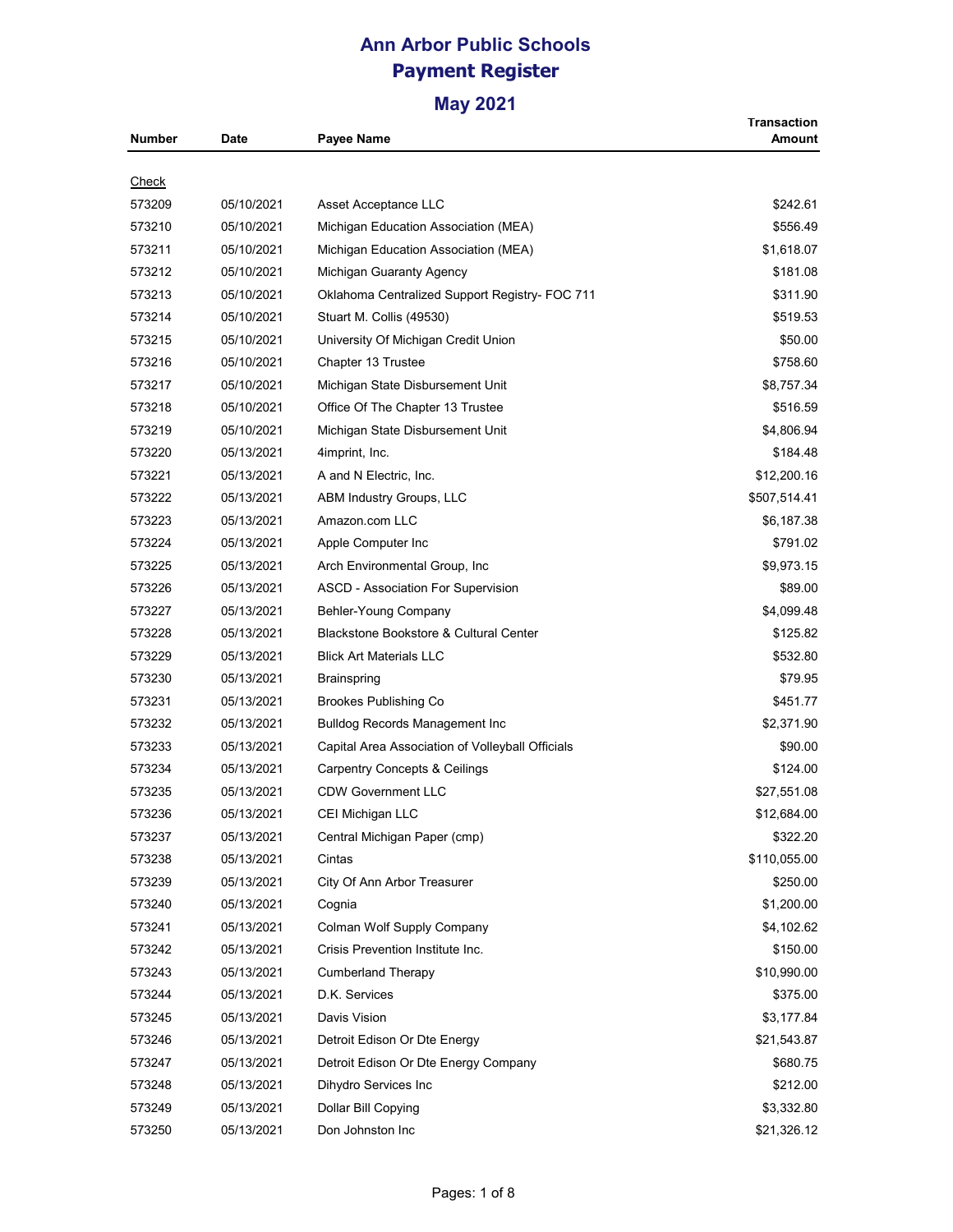| <b>Number</b> | <b>Date</b> | Payee Name                                  | <b>Transaction</b><br>Amount |
|---------------|-------------|---------------------------------------------|------------------------------|
| 573251        | 05/13/2021  | Dte Energy                                  | \$11,098.05                  |
| 573252        | 05/13/2021  | Earth's Birthday Project                    | \$329.00                     |
| 573253        | 05/13/2021  | Etna Supply                                 | \$1,488.00                   |
| 573254        | 05/13/2021  | Ferguson Enterprises, Inc.                  | \$48,737.06                  |
| 573255        | 05/13/2021  | Fiber Link Inc.                             | \$6,751.73                   |
| 573256        | 05/13/2021  | Fishbeck                                    | \$2,391.98                   |
| 573257        | 05/13/2021  | <b>Fisher Scientific</b>                    | \$1,332.91                   |
| 573258        | 05/13/2021  | Follett School Solutions, Inc.              | \$1,488.37                   |
| 573259        | 05/13/2021  | <b>General Painting Company LLC</b>         | \$550.00                     |
| 573260        | 05/13/2021  | Getaway Tours Inc                           | \$2,385.00                   |
| 573261        | 05/13/2021  | Gilbane Building Company                    | \$114,949.30                 |
| 573262        | 05/13/2021  | Global Interpreting Services LLC-2          | \$6,575.47                   |
| 573263        | 05/13/2021  | Goodyear HVAC Sales, Inc.                   | \$24,633.00                  |
| 573264        | 05/13/2021  | <b>Gordon Food Service</b>                  | \$887.31                     |
| 573265        | 05/13/2021  | Goyette Mechanical Co                       | \$440.00                     |
| 573266        | 05/13/2021  | GraceNotes, LLC                             | \$718.20                     |
| 573267        | 05/13/2021  | <b>Graduation Alliance</b>                  | \$51,200.00                  |
| 573268        | 05/13/2021  | Grainger                                    | \$5,119.49                   |
| 573269        | 05/13/2021  | Great Minds, PBC                            | \$4,472.00                   |
| 573270        | 05/13/2021  | GreatAmerica Financial Services Corporation | \$1,902.64                   |
| 573271        | 05/13/2021  | H.V. Burton Company                         | \$1,676.00                   |
| 573272        | 05/13/2021  | Heinemann Greenwood Publishing              | \$344.85                     |
| 573273        | 05/13/2021  | J W Pepper & Sons, Inc.                     | \$37.99                      |
| 573274        | 05/13/2021  | Jackson Service Company                     | \$2,068.00                   |
| 573275        | 05/13/2021  | James Lee Michaels DBA Avery Systems        | \$7,769.00                   |
| 573276        | 05/13/2021  | Johnstone Supply Detroit Group              | \$2,580.48                   |
| 573277        | 05/13/2021  | Jostens, Inc.                               | \$1,200.00                   |
| 573278        | 05/13/2021  | Jostens, Inc.                               | \$2,924.27                   |
| 573279        | 05/13/2021  | Jostens, Inc.                               | \$540.00                     |
| 573280        | 05/13/2021  | Kone Incorporated                           | \$2,607.87                   |
| 573281        | 05/13/2021  | Kone Incorporated                           | \$438.46                     |
| 573282        | 05/13/2021  | Lakeshore Learning Materials                | \$1,869.46                   |
| 573283        | 05/13/2021  | Lauren Radtke-Rounds                        | \$1,450.00                   |
| 573284        | 05/13/2021  | LessonPix, Inc                              | \$2,880.00                   |
| 573285        | 05/13/2021  | Let's Go Transportation Services            | \$2,022.00                   |
| 573286        | 05/13/2021  | Livonia Ice Hockey Officials, Inc.          | \$100.00                     |
| 573287        | 05/13/2021  | Lowe's Home Centers, Inc.                   | \$224.98                     |
| 573288        | 05/13/2021  | Lumens Integration Inc                      | \$650.00                     |
| 573289        | 05/13/2021  | <b>Madison Electric</b>                     | \$2,362.14                   |
| 573290        | 05/13/2021  | Marshall Music Co                           | \$422.00                     |
| 573291        | 05/13/2021  | Mcgraw-Hill School Education                | \$84.67                      |
| 573292        | 05/13/2021  | <b>Mediscan Staffing Services</b>           | \$2,177.50                   |
| 573293        | 05/13/2021  | Meridian Winds LLC                          | \$520.00                     |
| 573294        | 05/13/2021  | Merit Network, Inc.                         | \$47,700.00                  |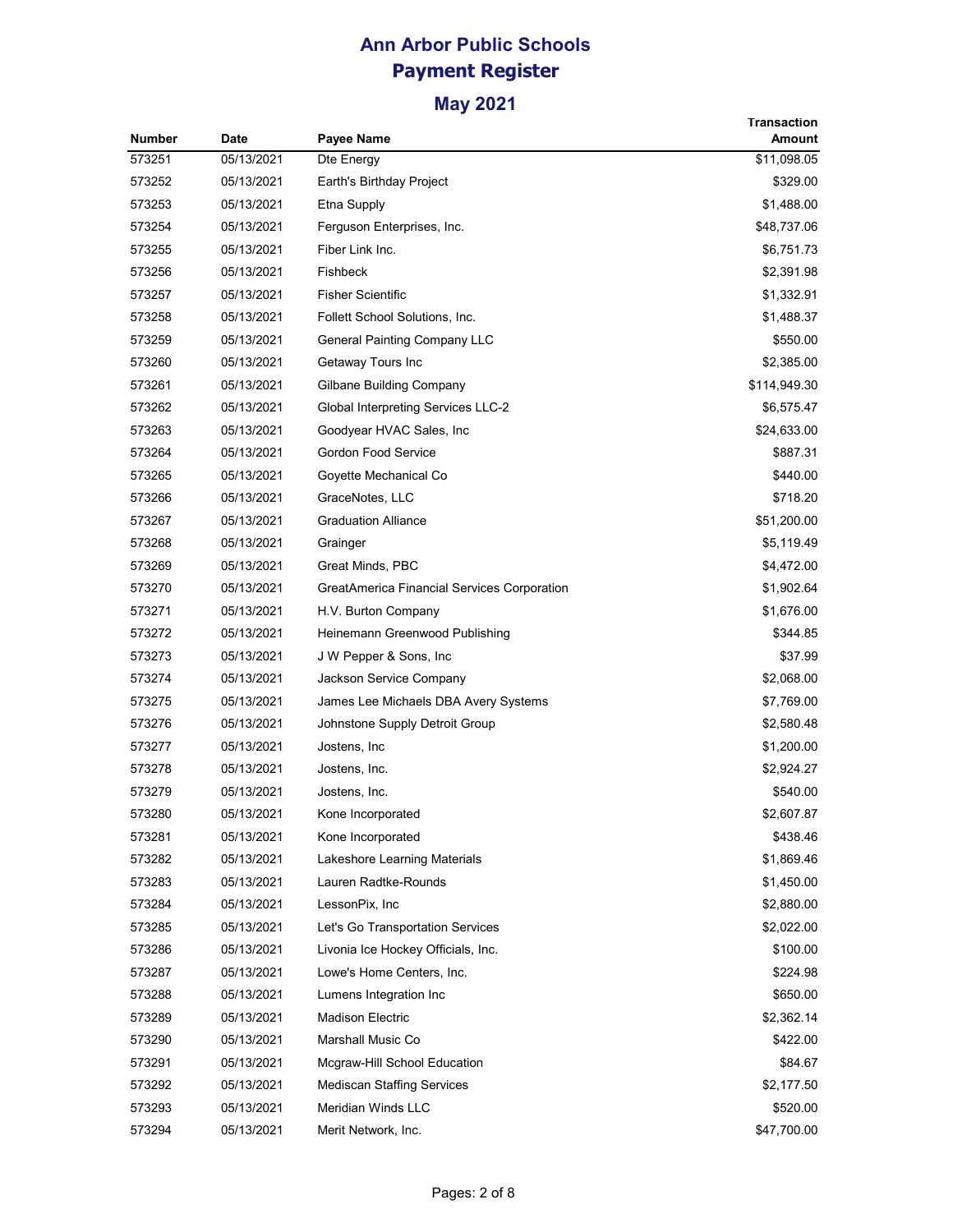|               |            |                                                    | <b>Transaction</b> |
|---------------|------------|----------------------------------------------------|--------------------|
| <b>Number</b> | Date       | Payee Name                                         | Amount             |
| 573295        | 05/13/2021 | Michigan Council for Exceptional Child             | \$450.00           |
| 573296        | 05/13/2021 | Michigan DECA                                      | \$1,855.00         |
| 573297        | 05/13/2021 | Michigan Interpreting Services, Inc.               | \$10,465.00        |
| 573298        | 05/13/2021 | Michigan Interscholastic Forensic Association      | \$90.00            |
| 573299        | 05/13/2021 | Michigan Power Rodding, Inc.                       | \$927.00           |
| 573300        | 05/13/2021 | Neff Company                                       | \$104.70           |
| 573301        | 05/13/2021 | NUCO2 Inc                                          | \$331.73           |
| 573302        | 05/13/2021 | Office Depot                                       | \$7,566.55         |
| 573303        | 05/13/2021 | Pediatric Therapy Associates                       | \$50,344.00        |
| 573304        | 05/13/2021 | Pipetek Infrastructure Services                    | \$1,125.00         |
| 573305        | 05/13/2021 | Pitney Bowes-Purchase Power                        | \$300.00           |
| 573306        | 05/13/2021 | <b>Platinum Psychological Services</b>             | \$5,100.00         |
| 573307        | 05/13/2021 | Precision Data Products, Inc.                      | \$83.61            |
| 573308        | 05/13/2021 | ProCare Therapy, Inc.                              | \$24,255.00        |
| 573309        | 05/13/2021 | Project Lead The Way, Inc.                         | \$3,137.75         |
| 573310        | 05/13/2021 | QBS, INC.                                          | \$28.00            |
| 573311        | 05/13/2021 | <b>Quill Corporation</b>                           | \$65.76            |
| 573312        | 05/13/2021 | Rent A John                                        | \$840.00           |
| 573313        | 05/13/2021 | Safety Systems, Inc.                               | \$1,512.00         |
| 573314        | 05/13/2021 | Scholastic Inc                                     | \$1,419.18         |
| 573315        | 05/13/2021 | Scholastic Inc                                     | \$1,975.78         |
| 573316        | 05/13/2021 | School Specialty Inc*                              | \$6,618.03         |
| 573317        | 05/13/2021 | SCS Industries, LLC.                               | \$60.00            |
| 573318        | 05/13/2021 | Sentinel Technologies Inc                          | \$800.00           |
| 573319        | 05/13/2021 | Shar Products Co.                                  | \$339.91           |
| 573320        | 05/13/2021 | Simply Construction & Excavating, LLC              | \$9,212.00         |
| 573321        | 05/13/2021 | Snap-on Industrial a Division of IDSC Holdings LLC | \$58.15            |
| 573322        | 05/13/2021 | Soliant Health                                     | \$5,600.00         |
| 573323        | 05/13/2021 | Steve's Custom Signs, Inc.                         | \$11,655.00        |
| 573324        | 05/13/2021 | Sunbelt Rental, Inc.                               | \$8,839.00         |
| 573325        | 05/13/2021 | Sweetwater Music Education Technology              | \$7,875.00         |
| 573326        | 05/13/2021 | The Enrico Group                                   | \$14,719.01        |
| 573327        | 05/13/2021 | <b>Therapy Travelers</b>                           | \$22,312.50        |
| 573328        | 05/13/2021 | Trafera, LLC                                       | \$19,939.05        |
| 573329        | 05/13/2021 | <b>Truss Leadership</b>                            | \$3,000.00         |
| 573330        | 05/13/2021 | ULINE, INC.                                        | \$11,780.99        |
| 573331        | 05/13/2021 | <b>University Translator Services</b>              | \$225.00           |
| 573332        | 05/13/2021 | Unum Life Insurance Company Of America             | \$3,913.15         |
| 573333        | 05/13/2021 | Unum Long/Short Term Insurance Company Of America  | \$11,713.77        |
| 573334        | 05/13/2021 | US Foods, Inc.                                     | \$457.54           |
| 573335        | 05/13/2021 | W.J. O'Neil Company                                | \$20,379.20        |
|               | 05/13/2021 |                                                    |                    |
| 573336        |            | Waste Management                                   | \$1,502.92         |
| 573337        | 05/13/2021 | Wolverine Supply Inc                               | \$532.63           |
| 573338        | 05/13/2021 | Young Supply Co                                    | \$112.30           |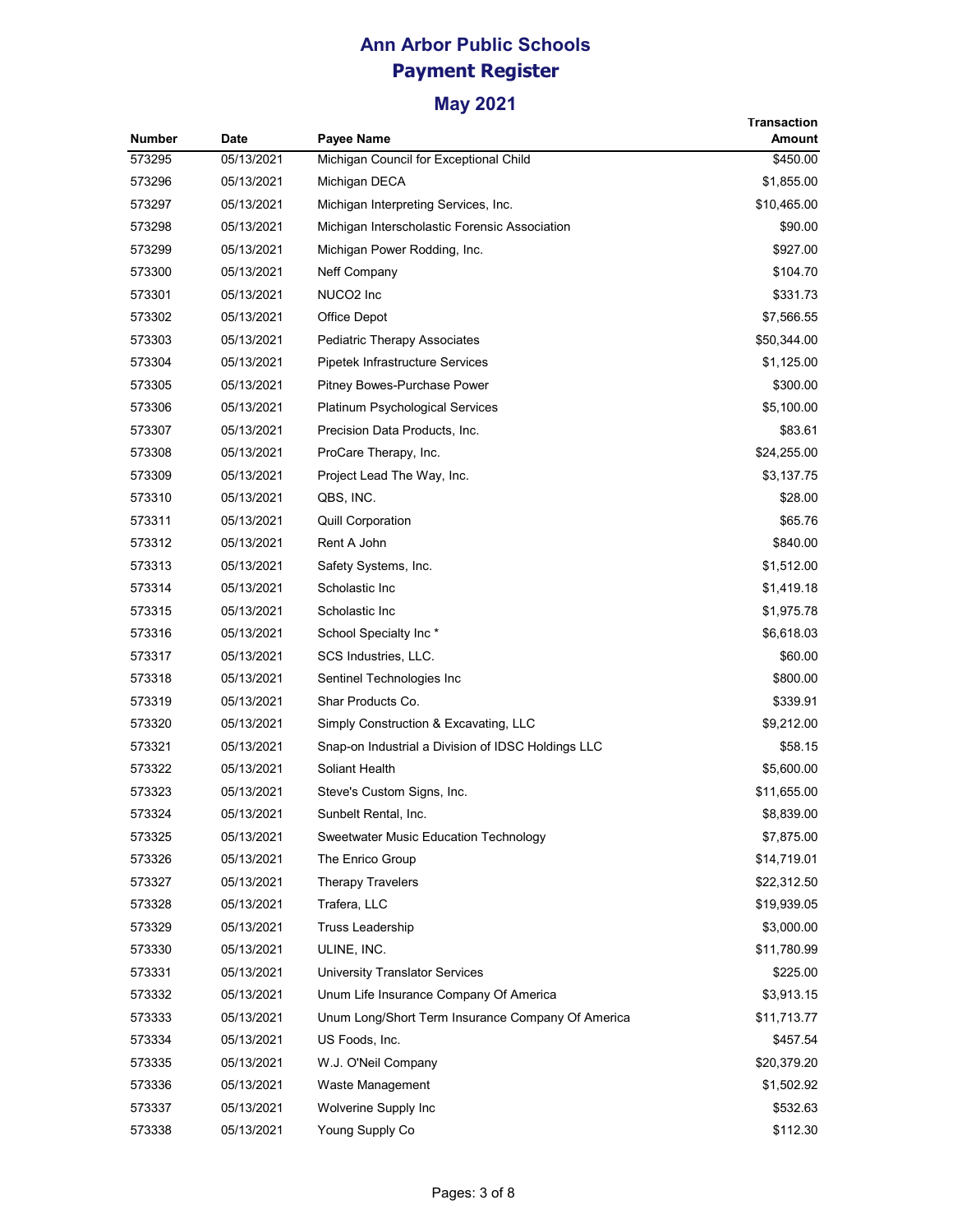|        |             |                                                | Transaction  |
|--------|-------------|------------------------------------------------|--------------|
| Number | <b>Date</b> | Payee Name                                     | Amount       |
| 573339 | 05/13/2021  | Paradigm Equities Inc                          | \$3,440.84   |
| 573340 | 05/13/2021  | Chen, Harriet                                  | \$50.00      |
| 573341 | 05/13/2021  | Chiari, Estelle                                | \$74.00      |
| 573342 | 05/13/2021  | Jiang, Bernard                                 | \$268.25     |
| 573343 | 05/13/2021  | Nayegandhi, Anika                              | \$97.94      |
| 573344 | 05/13/2021  | Pok, Angela                                    | \$32.50      |
| 573345 | 05/13/2021  | Zhou, Jianzhong                                | \$100.00     |
| 573346 | 05/21/2021  | Asset Acceptance LLC                           | \$209.41     |
| 573347 | 05/21/2021  | Michigan Education Association (MEA)           | \$173.23     |
| 573348 | 05/21/2021  | Michigan Education Association (MEA)           | \$1,509.76   |
| 573349 | 05/21/2021  | Oklahoma Centralized Support Registry- FOC 711 | \$308.60     |
| 573350 | 05/21/2021  | Stuart M. Collis (49530)                       | \$74.67      |
| 573351 | 05/21/2021  | University Of Michigan Credit Union            | \$50.00      |
| 573352 | 05/21/2021  | Chapter 13 Trustee                             | \$758.60     |
| 573353 | 05/21/2021  | Michigan State Disbursement Unit               | \$4,806.94   |
| 573354 | 05/21/2021  | Office Of The Chapter 13 Trustee               | \$516.59     |
| 573355 | 05/27/2021  | A and N Electric, Inc.                         | \$8,346.00   |
| 573356 | 05/27/2021  | <b>Academic Therapy Publications</b>           | \$489.80     |
| 573357 | 05/27/2021  | <b>AFLAC</b>                                   | \$8,424.68   |
| 573358 | 05/27/2021  | Allegra Print Mail Marketing                   | \$212.00     |
| 573359 | 05/27/2021  | <b>AM Services</b>                             | \$133,308.32 |
| 573360 | 05/27/2021  | Amazon.com LLC                                 | \$4,531.47   |
| 573361 | 05/27/2021  | Ann Arbor T-Shirt Company LLC                  | \$8,935.00   |
| 573362 | 05/27/2021  | Ann Arbor Welding Supply                       | \$36.73      |
| 573363 | 05/27/2021  | Ann Arbor Welding Supply                       | \$221.97     |
| 573364 | 05/27/2021  | AntrhoMed LLC                                  | \$4,725.00   |
| 573365 | 05/27/2021  | Apple Computer Inc                             | \$4,884.50   |
| 573366 | 05/27/2021  | Applied Imaging                                | \$4,275.01   |
| 573367 | 05/27/2021  | Arch Environmental Group, Inc.                 | \$23,611.14  |
| 573368 | 05/27/2021  | Baruzzini Aquatics                             | \$5,185.00   |
| 573369 | 05/27/2021  | <b>Bedford Public Schools</b>                  | \$200.00     |
| 573370 | 05/27/2021  | Behler-Young Company                           | \$525.00     |
| 573371 | 05/27/2021  | Beth Riske LLC,                                | \$2,740.00   |
| 573372 | 05/27/2021  | Blue Care Network Of Michigan                  | \$17,351.62  |
| 573373 | 05/27/2021  | <b>Boundless Assistive Technology</b>          | \$295.00     |
| 573374 | 05/27/2021  | Broadspire Services Inc.                       | \$1,967.28   |
| 573375 | 05/27/2021  | <b>BSN Corporation Sport Supply Group I</b>    | \$9,885.70   |
| 573376 | 05/27/2021  | <b>Bulldog Records Management Inc</b>          | \$162.43     |
| 573377 | 05/27/2021  | Busch's Valuland-Main St                       | \$413.57     |
| 573378 | 05/27/2021  | C-Gate Entry Systems Ltd                       | \$1,372.85   |
| 573379 | 05/27/2021  | <b>Carpentry Concepts &amp; Ceilings</b>       | \$9,102.05   |
| 573380 | 05/27/2021  | <b>CDW Government LLC</b>                      | \$2,003.20   |
| 573381 | 05/27/2021  | CEI Michigan LLC                               | \$723.00     |
| 573382 | 05/27/2021  | Center For Anthroposophy                       | \$425.00     |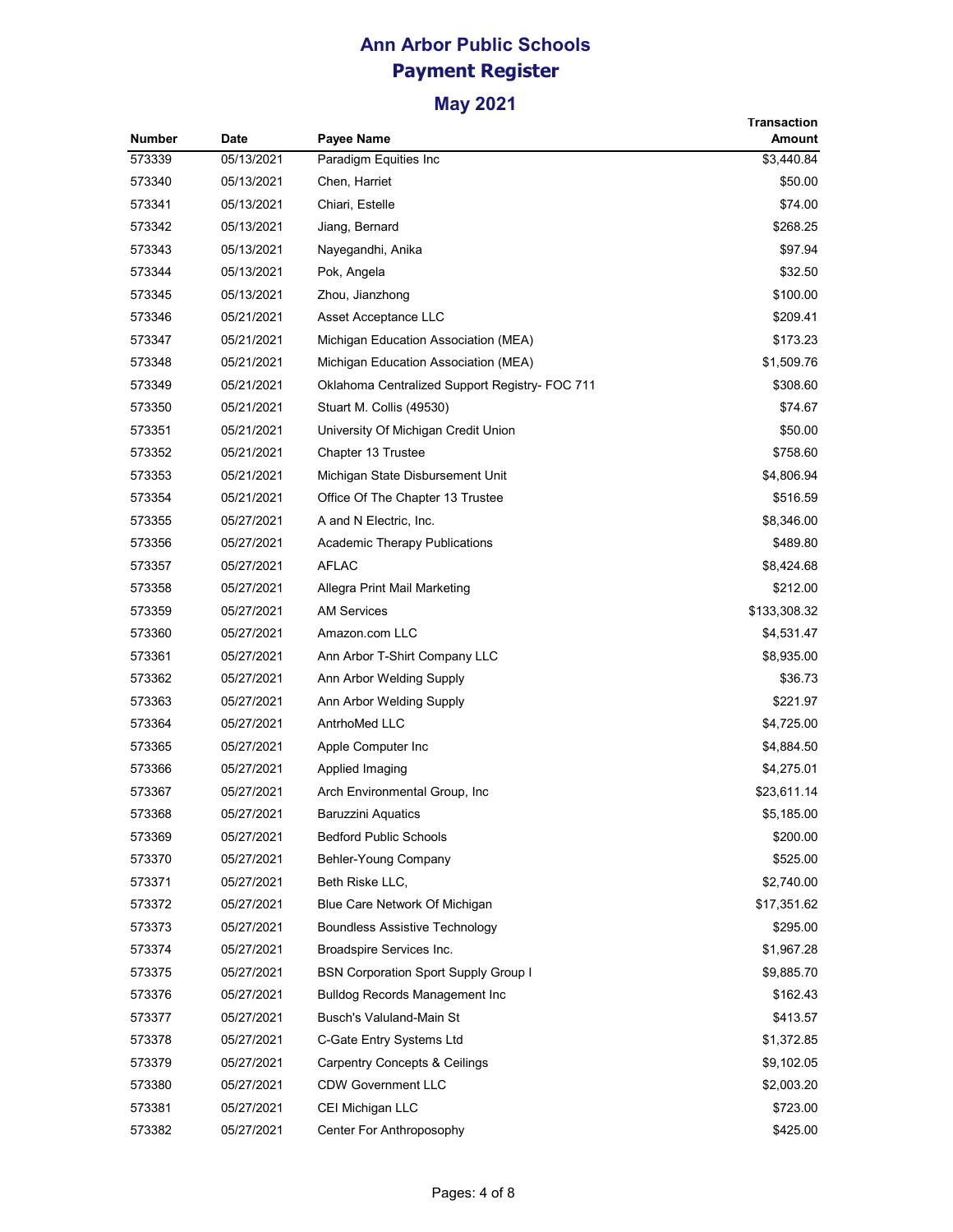|               |            |                                           | Transaction  |
|---------------|------------|-------------------------------------------|--------------|
| <b>Number</b> | Date       | Payee Name                                | Amount       |
| 573383        | 05/27/2021 | Central Michigan Paper (cmp)              | \$2,431.20   |
| 573384        | 05/27/2021 | Chelsea Lumber Company                    | \$799.35     |
| 573385        | 05/27/2021 | Cintas                                    | \$7,601.00   |
| 573386        | 05/27/2021 | Cintas                                    | \$10,125.75  |
| 573387        | 05/27/2021 | <b>Clark Hill PLLC</b>                    | \$265.00     |
| 573388        | 05/27/2021 | Classroom Direct/School Specialty         | \$607.96     |
| 573389        | 05/27/2021 | Cognia                                    | \$1,200.00   |
| 573390        | 05/27/2021 | Collins And Blaha, P.C.                   | \$19,414.00  |
| 573391        | 05/27/2021 | Color Space LLC DBA Young Rembrandts      | \$450.00     |
| 573392        | 05/27/2021 | Compass Group, DBA Chartwells K-12        | \$417,048.52 |
| 573393        | 05/27/2021 | <b>Crawford Door Sales</b>                | \$190.00     |
| 573394        | 05/27/2021 | Crisis Prevention Institute Inc.          | \$25,893.00  |
| 573395        | 05/27/2021 | Cumberland Therapy                        | \$5,250.00   |
| 573396        | 05/27/2021 | Daberko LLC                               | \$6,094.30   |
| 573397        | 05/27/2021 | Deaf Community Advocacy Network           | \$585.00     |
| 573398        | 05/27/2021 | Dearborn Country Club                     | \$200.00     |
| 573399        | 05/27/2021 | Demco, Inc.                               | \$713.22     |
| 573400        | 05/27/2021 | Des Moines Stamp Mfg Perma Hand Stamp Div | \$140.85     |
| 573401        | 05/27/2021 | Detroit Edison Or Dte Energy              | \$103,281.49 |
| 573402        | 05/27/2021 | <b>Didax Educational Resources</b>        | \$79.80      |
| 573403        | 05/27/2021 | Dollar Bill Copying                       | \$1,721.95   |
| 573404        | 05/27/2021 | Dte Energy                                | \$15,194.05  |
| 573405        | 05/27/2021 | Dummies On The Run Jerry Buffman          | \$135.00     |
| 573406        | 05/27/2021 | DuPree, Krystle                           | \$130.00     |
| 573407        | 05/27/2021 | Dykema Gossett Pllc                       | \$28,383.90  |
| 573408        | 05/27/2021 | EAB Global, Inc                           | \$13,612.50  |
| 573409        | 05/27/2021 | Enterprise Rent-A-Car                     | \$1,139.39   |
| 573410        | 05/27/2021 | Environmental Consulting & Tech. Inc-ECT  | \$3,700.00   |
| 573411        | 05/27/2021 | <b>Environmental Support Services Ltd</b> | \$536.00     |
| 573412        | 05/27/2021 | Eta Hand2mind                             | \$327.06     |
| 573413        | 05/27/2021 | Ferguson Enterprises, Inc.                | \$37,629.47  |
| 573414        | 05/27/2021 | Fett & Fields, P.C.                       | \$570.00     |
| 573415        | 05/27/2021 | Flaghouse Inc.                            | \$1,327.97   |
| 573416        | 05/27/2021 | Flinn Scientific Co.                      | \$513.17     |
| 573417        | 05/27/2021 | Flyleaf Publishing, LLC                   | \$762.21     |
| 573418        | 05/27/2021 | Follett School Solutions, Inc.            | \$308.12     |
| 573419        | 05/27/2021 | Fontanesi and Kann Co.                    | \$7,450.00   |
| 573420        | 05/27/2021 | <b>Foundation Building Materials</b>      | \$1,676.80   |
| 573421        | 05/27/2021 | Gaynor, Jeffrey, T                        | \$130.00     |
| 573422        | 05/27/2021 | Getaway Tours Inc                         | \$6,075.00   |
| 573423        | 05/27/2021 | <b>Global Interpreting Services LLC-2</b> | \$3,693.92   |
| 573424        | 05/27/2021 | Goyette Mechanical Co                     | \$91,262.88  |
| 573425        | 05/27/2021 | Graduate Service Inc.                     | \$1,930.00   |
| 573426        | 05/27/2021 | GraduationSource                          | \$683.40     |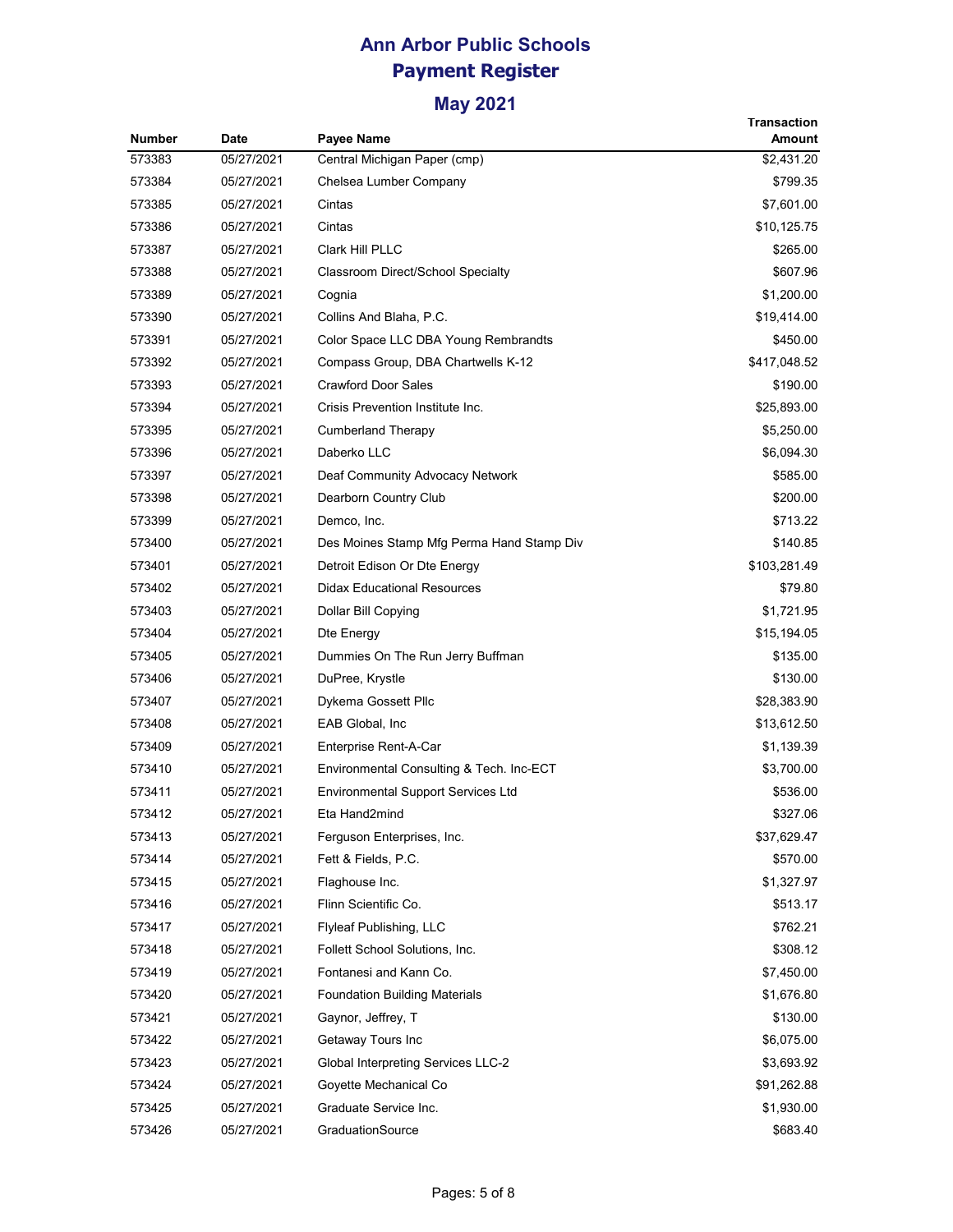| <b>Number</b> | <b>Date</b> | <b>Payee Name</b>                                | <b>Transaction</b><br>Amount |
|---------------|-------------|--------------------------------------------------|------------------------------|
| 573427        | 05/27/2021  | Grainger                                         | \$4,344.69                   |
| 573428        | 05/27/2021  | Great Minds, PBC                                 | \$3,842.80                   |
| 573429        | 05/27/2021  | H.V. Burton Company                              | \$12,497.46                  |
| 573430        | 05/27/2021  | Harrington's Prepress Express, LLC               | \$2,300.00                   |
| 573431        | 05/27/2021  | Head Usa Inc Dba Head/Penn Racquet Sp            | \$812.51                     |
| 573432        | 05/27/2021  | Heather Kellstrom dba HIT Enterprises, LLC       | \$53,100.00                  |
| 573433        | 05/27/2021  | Herff-Jones                                      | \$2,919.97                   |
| 573434        | 05/27/2021  | Hertz Furniture Systems LLC                      | \$2,623.00                   |
| 573435        | 05/27/2021  | <b>HOSA - Future Health Professionals</b>        | \$300.00                     |
| 573436        | 05/27/2021  | <b>ICON Health &amp; Fitness</b>                 | \$1,198.00                   |
| 573437        | 05/27/2021  | J W Pepper & Sons, Inc                           | \$987.93                     |
| 573438        | 05/27/2021  | J.C. Ehrlich Pest Control                        | \$2,458.00                   |
| 573439        | 05/27/2021  | Jackson High School                              | \$440.00                     |
| 573440        | 05/27/2021  | Jackson Service Company                          | \$1,200.50                   |
| 573441        | 05/27/2021  | James Lee Michaels DBA Avery Systems             | \$2,822.00                   |
| 573442        | 05/27/2021  | JDRM Engineering, Inc.                           | \$54,834.30                  |
| 573443        | 05/27/2021  | Jewish Family Services Of Washtenaw Cty Inc.     | \$306.00                     |
| 573444        | 05/27/2021  | Johnson, Bryan, Lee                              | \$130.00                     |
| 573445        | 05/27/2021  | Johnson Controls Inc                             | \$4,442.00                   |
| 573446        | 05/27/2021  | Johnson Sign Company, Inc.                       | \$3,300.00                   |
| 573447        | 05/27/2021  | Johnstone Supply Detroit Group                   | \$1,527.65                   |
| 573448        | 05/27/2021  | Jostens, Inc.                                    | \$1,402.12                   |
| 573449        | 05/27/2021  | Junior Library Guild                             | \$1,603.20                   |
| 573450        | 05/27/2021  | K & B Asphalt Sealcoating, Inc.                  | \$500.00                     |
| 573451        | 05/27/2021  | Kelly-Shaieb, Jessica, Leigh                     | \$130.00                     |
| 573452        | 05/27/2021  | Kone Incorporated                                | \$3,759.25                   |
| 573453        | 05/27/2021  | Landmark Systems, Inc.                           | \$953.00                     |
| 573454        | 05/27/2021  | Lazarus, Rebecca, Ruth                           | \$130.00                     |
| 573455        | 05/27/2021  | Learning Ally, Inc.                              | \$1,980.00                   |
| 573456        | 05/27/2021  | Learning Gizmos, Inc.                            | \$1,804.60                   |
| 573457        | 05/27/2021  | Literati Bookstore                               | \$691.08                     |
| 573458        | 05/27/2021  | Lumens Integration Inc                           | \$150.00                     |
| 573459        | 05/27/2021  | <b>MACAC</b>                                     | \$60.00                      |
| 573460        | 05/27/2021  | <b>Madison Electric</b>                          | \$746.07                     |
| 573461        | 05/27/2021  | Massp                                            | \$3,125.00                   |
| 573462        | 05/27/2021  | Mcgraw-Hill School Education                     | \$448.61                     |
| 573463        | 05/27/2021  | Mea Financial Services Inc. Group Term Life      | \$2,798.12                   |
| 573464        | 05/27/2021  | Medco Supply Co (lockbox) Or Masune & Surgical S | \$1,796.09                   |
| 573465        | 05/27/2021  | <b>Mediscan Staffing Services</b>                | \$5,720.00                   |
| 573466        | 05/27/2021  | Messa (370)                                      | \$492,869.72                 |
| 573467        | 05/27/2021  | MI Amateur Softball Association - MASA           | \$3,540.00                   |
| 573468        | 05/27/2021  | Michigan Avian Experience                        | \$350.00                     |
| 573469        | 05/27/2021  | Michigan Interpreting Services, Inc.             | \$8,990.00                   |
| 573470        | 05/27/2021  | Michigan Power Rodding, Inc.                     | \$5,006.00                   |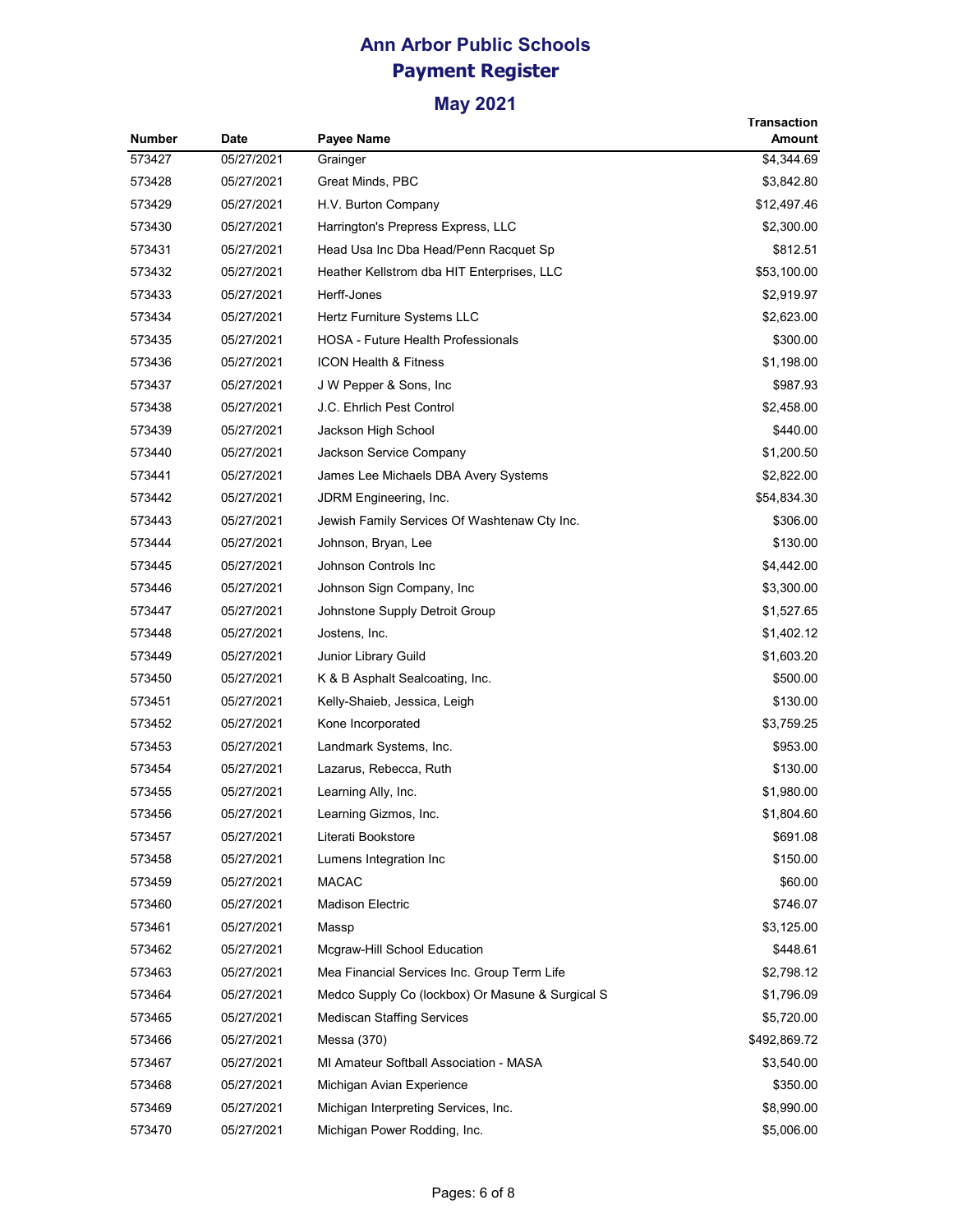|        |            |                                                  | Transaction    |
|--------|------------|--------------------------------------------------|----------------|
| Number | Date       | <b>Payee Name</b>                                | Amount         |
| 573471 | 05/27/2021 | Midwestern Consulting Inc-Mci                    | \$769.00       |
| 573472 | 05/27/2021 | <b>MLive Media Group</b>                         | \$394.38       |
| 573473 | 05/27/2021 | Morneau Shepell Limited                          | \$1,944.00     |
| 573474 | 05/27/2021 | Music Products Inc. Groth Music                  | \$133.80       |
| 573475 | 05/27/2021 | <b>Musical Resources</b>                         | \$183.31       |
| 573476 | 05/27/2021 | <b>NASSP/NHS</b>                                 | \$385.00       |
| 573477 | 05/27/2021 | National Express Durham Holding Corp/DBA Trinity | \$733,521.01   |
| 573478 | 05/27/2021 | NCS Pearson, Inc.                                | \$2,895.80     |
| 573479 | 05/27/2021 | NUCO2 Inc                                        | \$151.45       |
| 573480 | 05/27/2021 | Office Depot                                     | \$9,030.40     |
| 573481 | 05/27/2021 | OverDrive Inc                                    | \$3,493.04     |
| 573482 | 05/27/2021 | Pearson VUE                                      | \$750.00       |
| 573483 | 05/27/2021 | <b>Pioneer Valley Educational Press</b>          | \$2,340.80     |
| 573484 | 05/27/2021 | Pittsfield Charter Township                      | \$285.64       |
| 573485 | 05/27/2021 | Planned Parenthood of Michigan                   | \$150.00       |
| 573486 | 05/27/2021 | Plaques & Such LLC                               | \$1,587.00     |
| 573487 | 05/27/2021 | <b>Platinum Psychological Services</b>           | \$5,100.00     |
| 573488 | 05/27/2021 | <b>Priority Health</b>                           | \$2,045,070.76 |
| 573489 | 05/27/2021 | ProCare Therapy, Inc.                            | \$6,615.00     |
| 573490 | 05/27/2021 | Project Lead The Way, Inc.                       | \$23.75        |
| 573491 | 05/27/2021 | Quadient Finance USA, Inc.                       | \$567.60       |
| 573492 | 05/27/2021 | Querijero, Ernesto                               | \$130.00       |
| 573493 | 05/27/2021 | <b>Quill Corporation</b>                         | \$1,269.18     |
| 573494 | 05/27/2021 | Really Good Stuff                                | \$497.26       |
| 573495 | 05/27/2021 | Really Great Reading Company, LLC                | \$570.00       |
| 573496 | 05/27/2021 | Rent A John                                      | \$1,450.00     |
| 573497 | 05/27/2021 | Resa Services, LLC                               | \$550.00       |
| 573498 | 05/27/2021 | Richey Athletics / MA Richey Mfg                 | \$6,417.00     |
| 573499 | 05/27/2021 | Riddell/All American Sports                      | \$3,412.56     |
| 573500 | 05/27/2021 | Riegle Timing Consultants Cs/pcard               | \$2,525.00     |
| 573501 | 05/27/2021 | <b>Rifton Equipment</b>                          | \$2,283.75     |
| 573502 | 05/27/2021 | <b>RJ Landau Partners</b>                        | \$3,487.50     |
| 573503 | 05/27/2021 | RKA Petroleum Companies, Inc.                    | \$26,113.46    |
| 573504 | 05/27/2021 | Roberts Installation & Repair                    | \$37,792.00    |
| 573505 | 05/27/2021 | Rodney Lamar Page                                | \$1,000.00     |
| 573506 | 05/27/2021 | Safety Kleen                                     | \$210.54       |
| 573507 | 05/27/2021 | Sani-Vac Service, Inc.                           | \$11,400.00    |
| 573508 | 05/27/2021 | Scholastic Inc                                   | \$11,992.61    |
| 573509 | 05/27/2021 | School Specialty Inc*                            | \$4,611.93     |
| 573510 | 05/27/2021 | Sentinel Technologies Inc                        | \$1,118.00     |
| 573511 | 05/27/2021 | Set-Seg (Opt & Gtl)                              | \$1,258.68     |
| 573512 | 05/27/2021 | Shamrock Floor Inc                               | \$1,013.00     |
| 573513 | 05/27/2021 | Shar Products Co.                                | \$84.97        |
| 573514 | 05/27/2021 | Slifco Electric, LLC                             | \$35,750.98    |